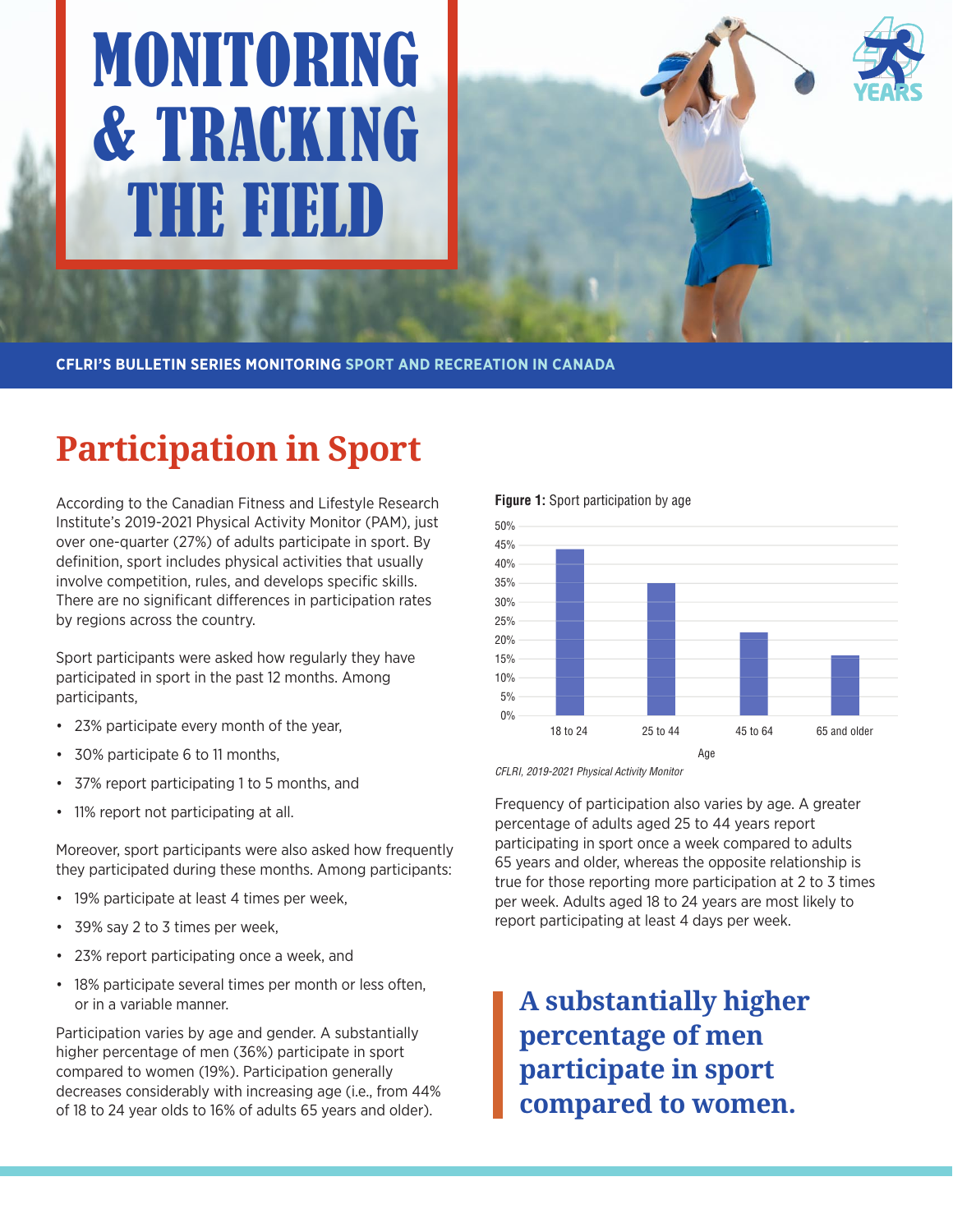A greater percentage of adults with a university degree (30%) report participating in sport compared to those with less than a high school education (18%). The percentage of adults participating in sport generally increases with increasing household income levels, with 36% of adults living in households with annual incomes of at least \$100,000 indicating they participated compared to 19% of adults living in households with annual incomes of less than \$40,000. A greater percentage of adults who are single or never married (35%) participate in sport compared to 27% of those who are married or living with a partner, who in turn, are more likely to participate compared to those who are widowed, divorced or separated (14%).

**A greater percentage of adults with a university degree report participating in sport compared to those with less than a high school education.** 



**Figure 2:** Sport participation by household income

CFLRI, 2019-2021 Physical Activity Monitor

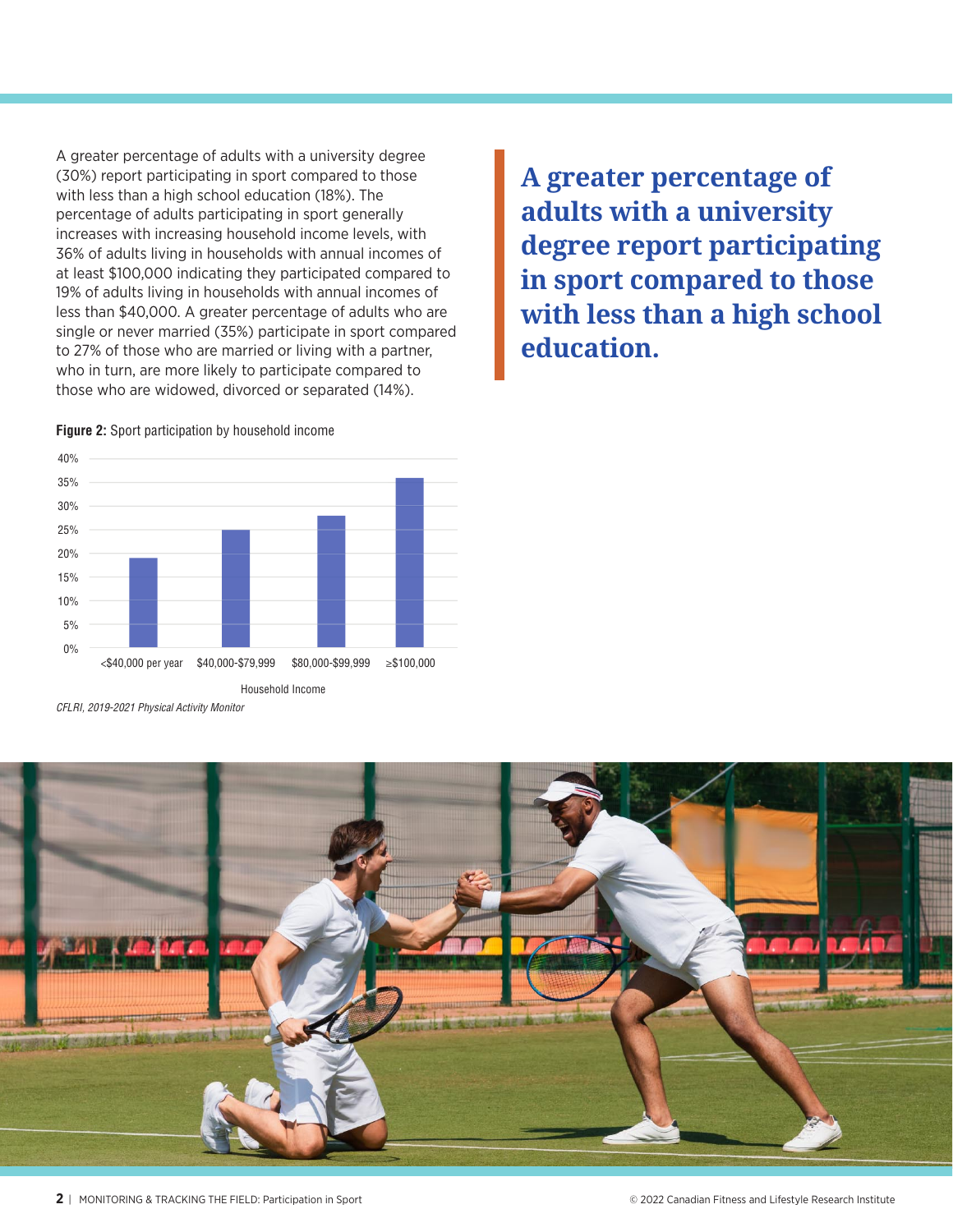#### **Discussion**

Regular participation in sport is an important component to overall health and well-being. The benefits of participating in sport extend beyond just the physical to include psychological and social benefits as well.<sup>1</sup> Research has shown that despite the known benefits of regular physical activity and sport, a sizable portion of the Canadian population remains less active. Sport participation among adults has varied little over the years. Similar to the current findings, previous estimates (from the 2016-2018 PAM), also showed that about a quarter (25%) of the adult population (aged 18 years and older) had participated in sport.2 Similar findings were also reported in the 2016 General Social Survey (GSS), where 27% of Canadians (aged 15 years and older) said they regularly participated in sports.<sup>3</sup> Although participation in sport is low among adults in general, research has shown that certain groups within the population consistently demonstrate lower participation rates and that participation rates vary by certain sociodemographic factors. For example, this study found that sport participation was higher among men, young adults, those living in higher income households and those with a higher level of education. These socio-demographic differences in sport participation noted in this study have persisted over time and is similarly reported in other studies.<sup>2, 3</sup> Other studies have noted a difference in sport participation by ethnicity. According to the 2016 GSS, sport participation did not differ among Indigenous peoples (26%) and other ethnic groups (25%) compared to the national average (27%), however, a lower rate of sport participation was observed among immigrants (21%) compared to Canadians overall.3

The COVID-19 pandemic has had a profound effect on the health and well-being of Canadians. There is growing evidence in the literature demonstrating changes to movement behaviours among Canadians, as public health restrictions and lockdowns have made it increasingly challenging for some to stay active. While physical activity levels among Canadian adults may not have changed drastically, research is showing that *where* and *how* individuals are active has changed during the pandemic.4 **There is growing evidence in the literature demonstrating changes to movement behaviours among Canadians, as public health restrictions and lockdowns have made it increasingly challenging for some to stay active.** 

Data examining the impact of the pandemic on sport participation specifically is not well-established, however, there is some evidence to support a negative impact on the sport sector. A national survey examining the impact of COVID-19 on local sport organizations found that almost all (99%) of clubs were affected to some extent (e.g., loss of revenue, closures, staff shortages).<sup>5</sup> Local sport organizations are key drivers for sport participation in the community and according to these organizations, 65% offer programming specifically for adults and 30% service older adults.5 During the pandemic, about three-quarters of local sport organizations reported temporary closures and one in four indicated they were operational but with modifications.<sup>5</sup> In addition to being faced with challenges in accessing programs and services, many Canadians are grappling with fears and anxiety about returning to organized sport, and thus sport providers are being faced with a unique challenge to address these fears and concerns.6 CFLRI research will explore these factors in upcoming bulletin releases in this series. The Canadian Parks and Recreation Association's Re-Imagine RREC-Renew, Retool, Engage, Contribute (RREC) report calls for additional research to monitor physical activity and sport participation behaviours to get a better sense of the long-term impact of the pandemic on movement behaviours of Canadians.6